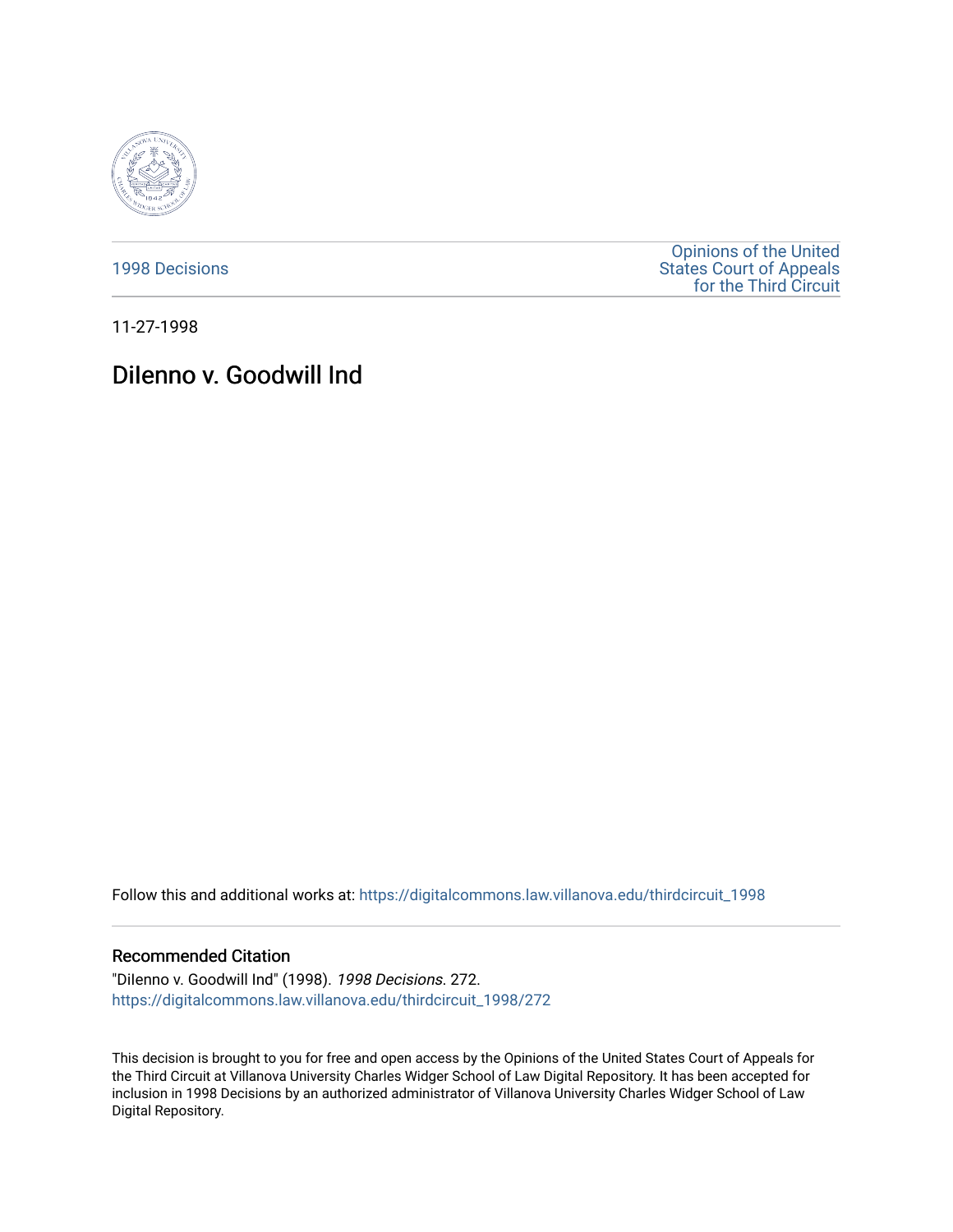Filed November 27, 1998 UNITED STATES COURT OF APPEALS FOR THE THIRD CIRCUIT No. 98-1024 CHRISTINE DiIENNO and DAVID DiIENNO, Appellants v. GOODWILL INDUSTRIES OF MID-EASTERN PENNSYLVANIA and DREW HOSELEY Appellees ON APPEAL FROM THE UNITED STATES DISTRICT COURT FOR THE EASTERN DISTRICT OF PENNSYLVANIA (D.C. Civil No. 96-8053) Argued: October 6, 1998 Before: BECKER, Chief Judge, NYGAARD and NOONAN\* Circuit Judges (Filed November 27, 1998) William J. Fries, Esquire (ARGUED) Gross, McGinley, LaBarre & Eaton 33 South 7th Street P.O. Box 4060 Allentown, Pennsylvania 18105 Attorney for Appellants

\* John T. Noonan, Jr., Circuit Judge of the United States Court of Appeals for the Ninth Circuit, sitting by designation.

 $\mathcal{L}_\mathcal{L} = \{ \mathcal{L}_\mathcal{L} = \{ \mathcal{L}_\mathcal{L} = \{ \mathcal{L}_\mathcal{L} = \{ \mathcal{L}_\mathcal{L} = \{ \mathcal{L}_\mathcal{L} = \{ \mathcal{L}_\mathcal{L} = \{ \mathcal{L}_\mathcal{L} = \{ \mathcal{L}_\mathcal{L} = \{ \mathcal{L}_\mathcal{L} = \{ \mathcal{L}_\mathcal{L} = \{ \mathcal{L}_\mathcal{L} = \{ \mathcal{L}_\mathcal{L} = \{ \mathcal{L}_\mathcal{L} = \{ \mathcal{L}_\mathcal{$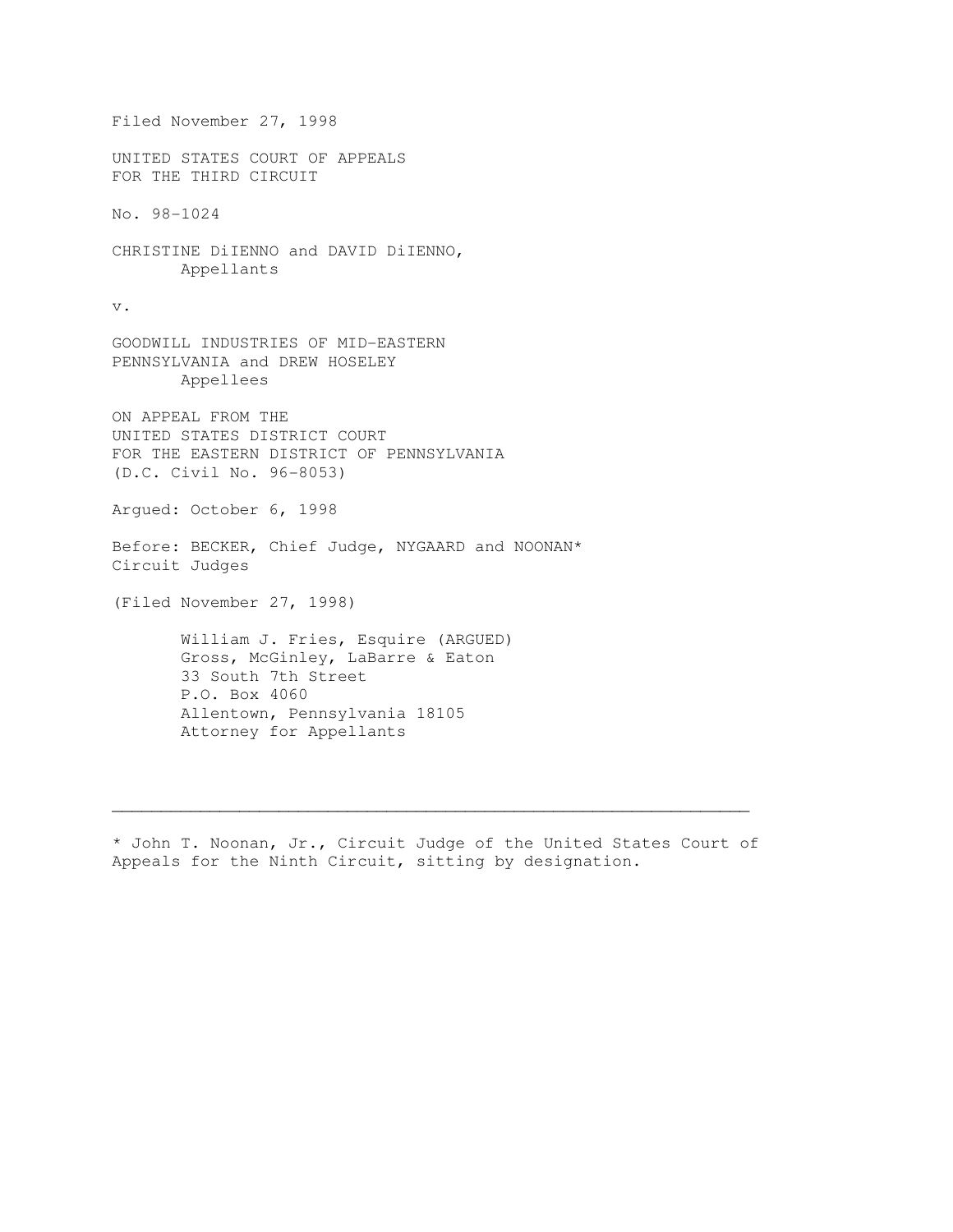Lloyd G. Parry, Esquire (ARGUED) Davis, Riter, Parry & Hartman 1525 Locust Sreet, 14th Floor Philadelphia, Pennsylvania 19102 Attorney for Appellees

OPINION OF THE COURT

NOONAN, Circuit Judge.

Christine DiIenno, the plaintiff in this suit for unlawful retaliation, was hired in November 1992 by Goodwill Industries of Mid-Eastern Pennsylvania (Goodwill) for its Trexlertown store. The formal job description was taggerprocessor but in the Trexlertown store the processor sorted out the bags in which the donated clothes were dumped; taggers identified the brands and priced the clothes. DiIenno worked as a tagger. In November 1994, two years after she had started, she was promoted to acting shift supervisor; one perk of the job was possession of the keys to the store, enabling her to start her work early, a privilege she relished.

In late November Drew Hosely was made manager of the store. Soon after his appointment Hosely began asking DiIenno personal questions, including questions about the state of her marriage. She told him the questions were none of his business. On December 5, 1994, over her objection, he required her to pick him up when he dropped off his car for repairs. On December 16, in the store office, he declared his love for her. She asked him to leave. He threw things on the desk and told her she would be demoted to doing processing. He then left. In tears she reported the incident to Jane Blanchard, secretary at the Shillington plant, who regularly called in for the store's daily figures. Blanchard had previously told her that she had been harassed by Hosely.

On December 22, 1994 DiIenno met with Sandra O'Flaherty, Goodwill's sales manager, and Susan Gabriel, Goodwill's human resource director. O'Flaherty reacted with anger to DiIenno's charge against Hosely. She

2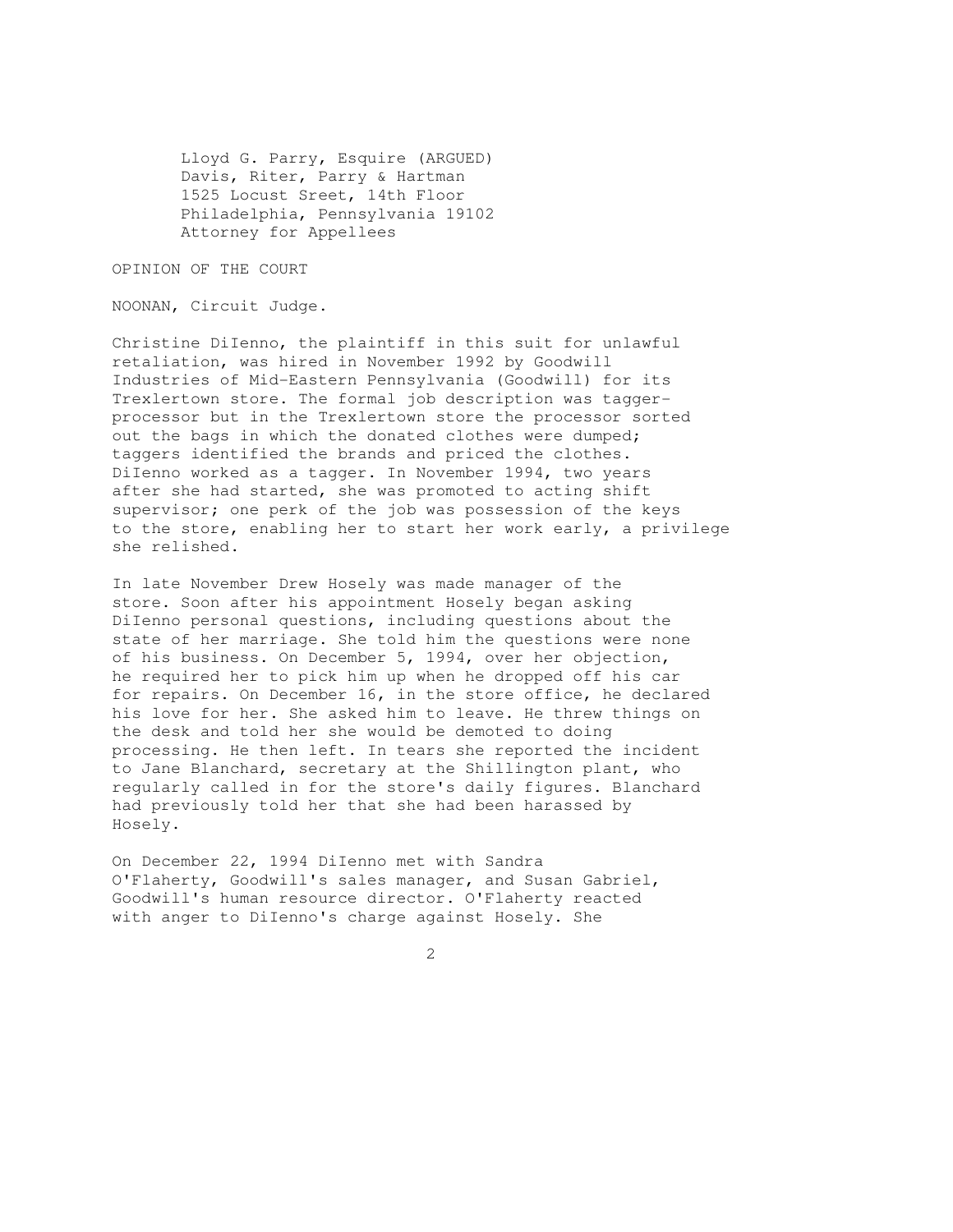informed DiIenno that she was being non-supportive of management (a ground for dismissal) and that she would have to process clothing. DiIenno's keys were taken from her. She was forbidden to speak on the phone to Blanchard, and her calls to Blanchard were now routed to others. Hosely himself was removed from his position at the store, and O'Flaherty took over the responsibilities of manager.

At the December 22, meeting DiIenno had explained to O'Flaherty that she was "phobic of critters -- dead or alive that we found in donation bags -- mice, insects, bugs." She therefore could not and would not work as a processor; she had been hired as a tagger. On January 25, 1995 DiIenno received a memo from management directing her to produce a medical excuse or to begin processing clothes. On February 1, 1995, her treating physician provided a letter documenting her phobia. On February 6, she was directed by her immediate supervisor, Steve Brauner, to go through the bags. She attempted to comply, broke down, trembling and crying, and left. She then took medical leave. She was informed that when she returned she would have to do processing.

The foregoing are the facts presented by the plaintiff in support of her claim that Goodwill violated 42 U.S.C. S 2000e-3(a) and in support of her appeal from summary judgment in favor of Goodwill. In summarizing these facts we do not determine their truth. We do conclude that, if true, they state a cause of action for retaliation. DiIenno did engage in activity protected by Title VII in protesting to management what she perceived as sexual harassment. She alleges that Goodwill took adverse employment action against her by assigning her to work Goodwill knew she could not perform. An apparent causal connection existed between her protest and Goodwill's response. All elements of the federal statutory tort were present. Nelson v. Upsala College, 51 F.3d 383, 386 (3d Cir. 1995).

To be clear, we hold that a transfer to a job that an employer knows an employee cannot do may constitute adverse employment action. We base our holding on the principle that what constitutes retaliation depends on what a person in the plaintiff's position would reasonably

3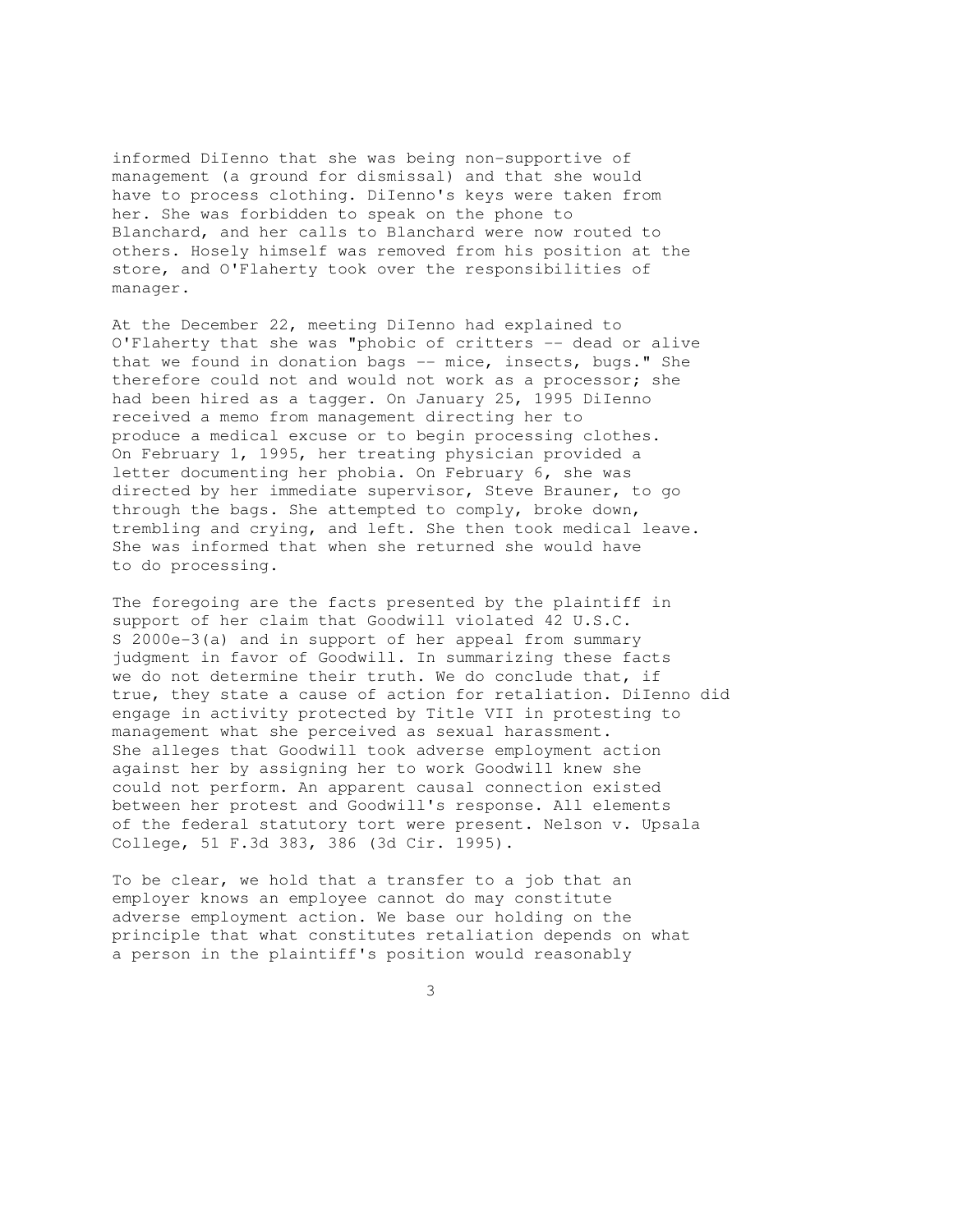understand. It is important to take a plaintiff's job-related attributes into account when determining whether a lateral transfer was an adverse employment action. An inability to do a particular job is job-related, unlike a desire to live in a certain city. See Serrano-Cruz v. DFI Puerto Rico, Inc., 109 F.3d 23, 26 (1st Cir. 1997) (setting an employee up to fail can be adverse action); Bernheim v. Litt, 79 F.3d 318, 325 (2d Cir. 1996) (reassignment to a job requiring afive-story climb could be retaliatory if the employer knew of the employee's difficulty climbing stairs); cf. Shafer v. Board of Public Education, 903 F.2d 243 (3d Cir. 1990) (holding that, when the school board knew that the plaintiff would quit if denied paternity leave, the denial constituted a constructive discharge).

The district court in granting summary judgment erred in treating the transfer from tagger to processor as not an adverse employment action. To move DiIenno from work she had done satisfactorily for over two years to work she was unable to do was an employment action that a reasonable jury could find adverse. The facts that her pay and benefits were not reduced and that Goodwill considered the jobs equivalent are not dispositive. A reasonable jury could find that Christine DiIenno's employment was substantially worsened.

Goodwill disputes that the transfer was punitive. O'Flaherty states that she merely brought more efficient use of personnel to the Trexlertown store. The disputed causal connection and the credibility of the proferred explanation are, of course, issues that a jury must resolve. Torre v. Casio, 42 F.3d 825, 831-833 (3d Cir. 1994). DiIenno has produced sufficient evidence for a reasonable jury to infer that what motivated Goodwill was retaliatory intent. See Fuentes v. Perskie, 32 F.3d 759, 764 (3d Cir. 1994).

As well, the following disputed issues of material fact must also be resolved at trial: (1) whether Goodwill assigned DiIenno to process in retaliation for her harassment complaint or whether management made a neutral decision to make everyone a tagger-processor; (2) whether Goodwill would have enforced the sorting requirement on DiIenno; that is, whether she was constructively discharged or whether she jumped the gun

4